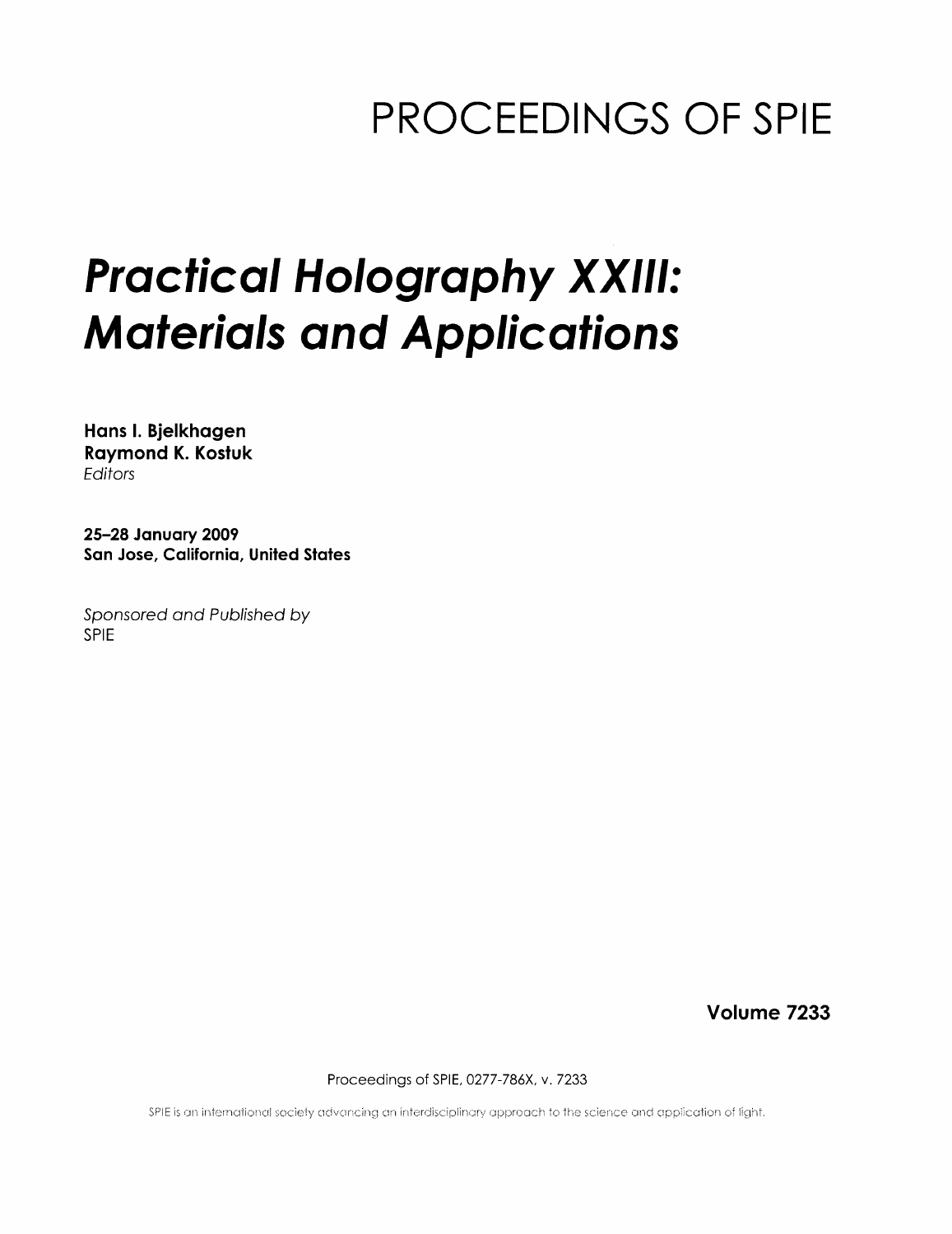### **Contents**

- vii Conference Committee
- ix Introduction

#### SESSION 1 HOLOGRAPHIC DISPLAYS I

- 7233 02 Real-time shader rendering of holographic stereograms [7233-01 ] Q. Y. J. Smithwick, J. Barabas, D. E. Smalley, V. M. Bove, Jr., MIT Media Lab. (United States)
- <sup>7233</sup> 03 Portable three-dimensional display system for CGHs [7233-02] Y. Sakamoto, Hokkaido Univ. (Japan)
- 7233 04 Fourier hologram generation of 3D objects using multiple orthographic view images captured by lens array [7233-03] M.-S. Kim, G. Baasantseren, N. Kim, J.-H. Park, M.-Y. Shin, K.-H. Yoo, Chungbuk National Univ. (Korea, Republic of)
- 7233 05 Real-time IP-hologram conversion hardware based on floating point DSPs [7233-04] R. Oi, T. Mishina, K. Yamamoto, M. Okui, National Institute of Information and Communications Technology (Japan)

#### SESSION 2 HOLOGRAPHIC DISPLAYS II

- 7233 06 Holographic lens array for future display screen [7233-05] F. C. Fan, S. Choi, K. Ko, AFC Technology Co., Ltd. (China)
- 7233 07 Modeling light [7233-06] P. Dawson, J. Gage, The Univ. of New South Wales (Australia); M. Takatsuka, S. Goyette, The Univ. of Sydney (Australia)
- 7233 08 Acquiring multi-viewpoint image of 3D object for integral imaging using synthetic aperture phase-shifting digital holography [7233-07] M.-O. Jeong, N. Kim, J.-H. Park, Chungbuk National Univ. (Korea, Republic of); S.-H. Jeon, Univ. of Incheon (Korea, Republic of); S.-K. Gil, Suwon Univ. (Korea, Republic of)
- <sup>7233</sup> <sup>09</sup> Horizontally scanning holography to enlarge both image size and viewing zone angle [7233-08] N. Okada, Y. Takaki, Tokyo Univ. of Agriculture and Technology (Japan)

#### SESSION <sup>3</sup> HOLOGRAPHIC APPLICATIONS

7233 0B Digital holography image reconstruction methods [7233-11; M. Ozcan, M. Bayraktar, Sabanci Univ. (Turkey)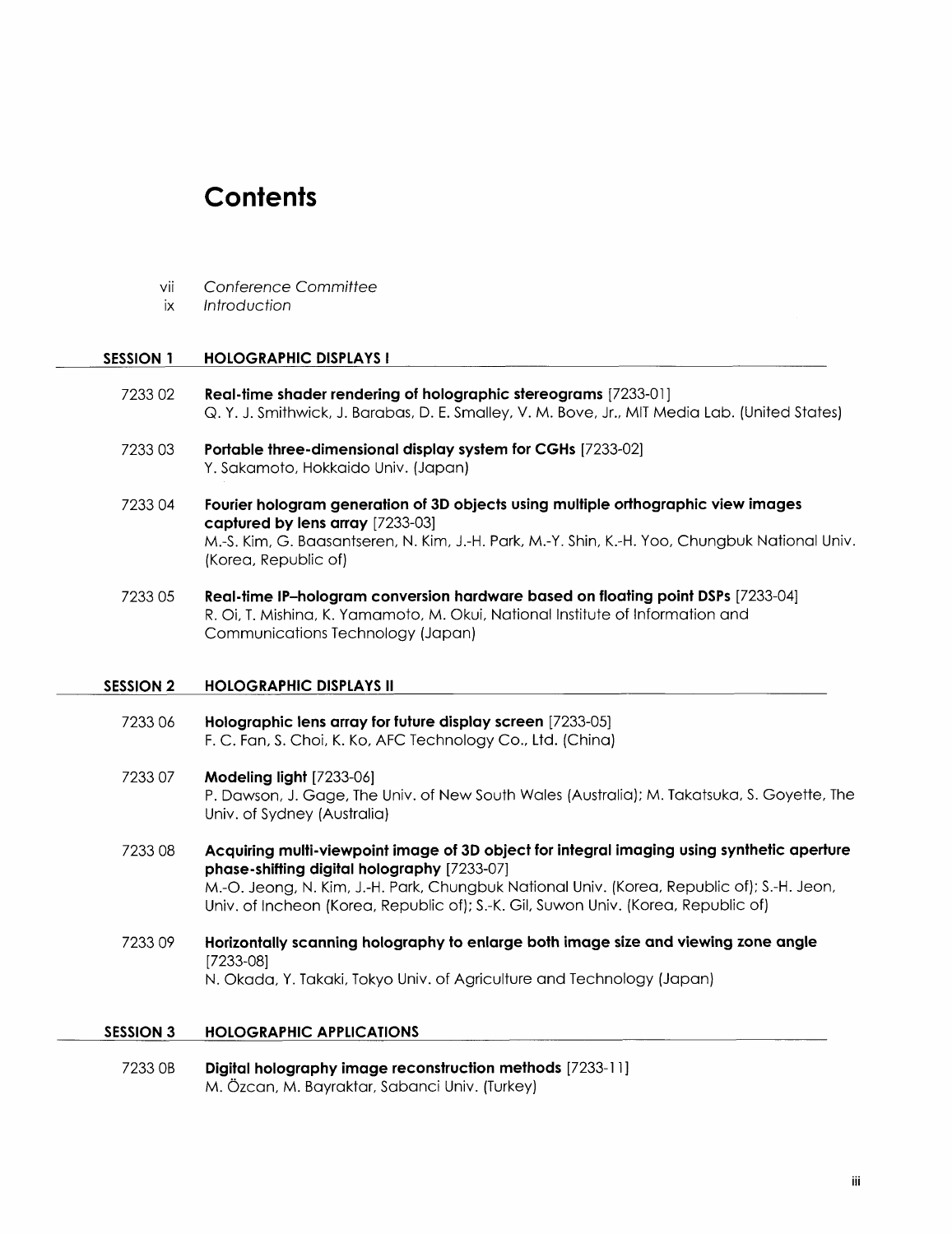7233 OC Quantitative phase-contrast digital holographic microscopy for cell dynamic evaluation [7233-12] L. Yu, S. Mohanty, M. W. Berns, Z. Chen, Univ. of California, Irvine (United States)

#### SESSION 4 DIGITAL HOLOGRAPHY <sup>1</sup>

- 7233 OE Region segmentation and parallel processing for creating large-scale CGHs in polygon source method [7233-16] K. Matsushima, S. Nakahara, Kansai Univ. (Japan)
- <sup>7233</sup> OG THz holography with reference beam [7233-18] V. G. Bespalov, A. A. Gorodetsky, St. Petersburg State Univ. of Information Technologies, Mechanics and Optics (Russian Federation)

#### SESSION 5 HOLOGRAPHIC DISPLAYS III

- 7233 OH Computer simulation of reconstructed image for computer-generated holograms [7233-19] T. Yasuda, M. Kitamura, M. Watanabe, Dai Nippon Printing Co., Ltd. (Japan); M. Tsumuta, T. Yamaguchi, H. Yoshikawa, Nihon Univ. (Japan)
- 7233 <sup>01</sup> Fast generation of computer-generated hologram by graphics processing unit [7233-20] S. Matsuda, T. Fujii, T. Yamaguchi, H. Yoshikawa, Nihon Univ. (Japan)
- 7233 OJ Light-modulation characteristics of LCD panel and reconstruction of high-quality color 3-D images [7233-21] K. Sato, Univ. of Hyogo (Japan)

#### SESSION 6 MATERIALS

- <sup>7233</sup> OK New recording materials for the holographic industry [7233-22] D. Jurbergs, Bayer MaterialScience LLC (United States); F.-K. Bruder, F. Deuber, T. Fdcke, R. Hagen, D. Honel, T. Rolle, M.-S. Weiser, Bayer MaterialScience AG (Germany); A. Volkov, Bayer pic (United Kingdom)
- 7233 OM One-step holographic grating inscription in polymers [7233-25] S. Kibben, M. Koerdt, Bremer Institut fuer Angewandte Strahltechnik GmbH (Germany); J. Garcia, S. A. Kolpakov, Univ. de Valencia (Spain); S. Daren, F. Solomon-Tsvetkov, Daren Labs, and Scientific Consultant (Israel); T. Seefeld, F. Vollertsen, Bremer Institut fuer Angewandte Strahltechnik GmbH (Germany)

#### SESSION 7 MATERIALS II

7233 00 Holographic studies of azobenzene-containing low-molecular-weight organic glasses [7233-27] H. Audorff, R. Walker, L. Kador, H.-W. Schmidt, Univ. of Bayreuth (Germany)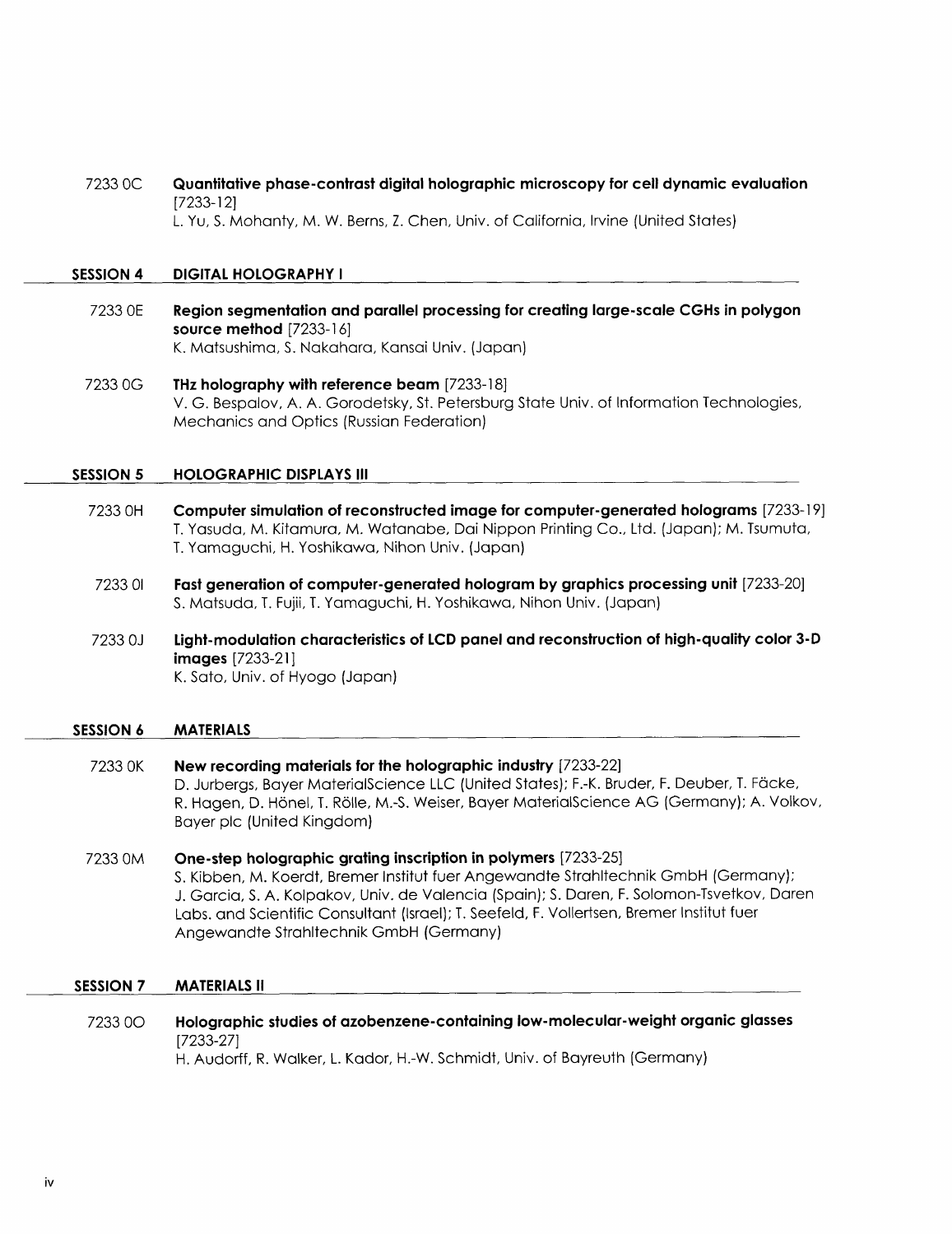7233 OQ An analysis of the diffraction efficiencies by electromagnetic wave scattering from holographic Fourier gratings [7233-30] M. Ohki, K. Sato, Shonan Institute of Technology (Japan); S. Kozaki, Gunma Univ. (Japan)

#### SESSION <sup>8</sup> DIGITAL HOLOGRAPHY II

- 7233 OR Calculation method considering the reflectance distribution for metallic objects in CGH [7233-28] K. Yamaguchi, Y. Sakamoto, Hokkaido Univ. (Japan)
- 7233 OS Lens-less holographic microscope with large visual depth [7233-31 ] O. Murata, H. Toge, K. Sato, Univ. of Hyogo (Japan)
- 7233 0U Development of one-shot color digital holography [7233-33] K. Maejima, K. Sato, Univ. of Hyogo (Japan)

#### POSTER SESSION

- 7233 OX All-optical switching in holographic polymer dispersed azobenzene liquid-crystal gratings [7233-24] W.-T. Chang, C.-L. Cheng, Y.-J. Li, T.-H. Wang, M.-Y. Kuo, V. K. S. Hsiao, National Chi Nan Univ. (Taiwan) <sup>7233</sup> 0Y Efficient generation of CGH of 3-D objects by use of run-length encoding and look-up table methods [7233-35] S.-C. Kim, Kwangwoon Univ. (Korea, Republic of); S.-T. Lee, Presidental Security Service of Korea (Korea, Republic of); E.-S. Kim, Kwangwoon Univ. (Korea, Republic of) 7233 0Z Computer-generated holograms at an arbitrary viewpoint synthesized from multi-view images [7233-36] M. Kinoshita, Y. Sakamoto, Hokkaido Univ. (Japan) 7233 <sup>10</sup> A real-time color holography system for live scene [7233-37] K. Yamamoto, T. Mishina, R. Oi, T. Senoh, M. Okui, National Institute of Information and Communications Technology (Japan)
- 7233 13 Robust recognition of partially occluded 3-D objects from computationally reconstructed hologram by using a spatial filtering scheme [7233-40] S.-C. Park, K.-J. Lee, S.-H. Lee, S.-C. Kim, E.-S. Kim, Kwangwoon Univ. (Korea, Republic of)
- 7233 <sup>14</sup> Improvement of computer-generated disk hologram [7233-41 ] T. Yamaguchi, M. Tsumuta, T. Fujii, H. Yoshikawa, Nihon Univ. (Japan)
- 7233 <sup>15</sup> Optical cryptography of gray-level image information using QPSK modulation and digital holography [7233-42]

S. K. Gil, Univ. of Suwon (Korea, Republic of); S. H. Jeon, Univ. of Incheon (Korea, Republic of); J. R. Jeong, Suwon Science College (Korea, Republic of)